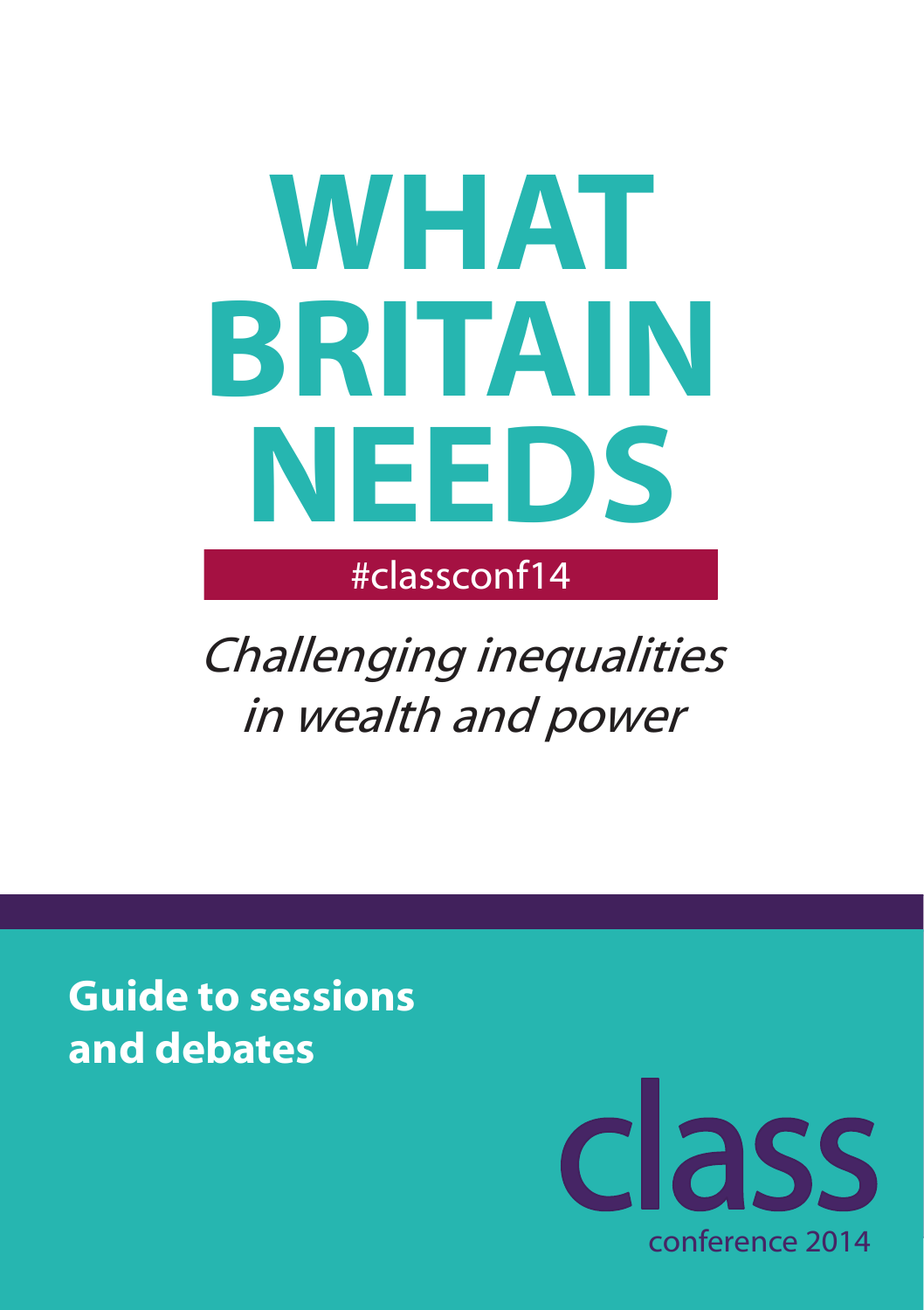

### **Class Conference 2014**

**What Britain Needs promises to be the one of the biggest gatherings of trade unionists and activists in the run-up to the next General Election.** 

**This is your chance to debate a response to the crisis in living standards and the Government's attacks on the lives of ordinary people.**

**This booklet sets out information on what the sessions will aim to cover in the hope that debate in the run up to the conference, and in the breakout sessions on the day, can feed into the work Class produces ahead of the election in May.** 

### **Get involved!**

**Whether or not you are able to make it on the day we want to hear from you. Ahead of the event you can send your questions for speakers to info@classonline.org.uk or on Twitter using the hashtag #Qclassconf14. We will try to make sure as many are asked as possible.** 

**After conference—send us your thoughts on the debates that took place and where you think we should go from here. Email info@classonline.org.uk.**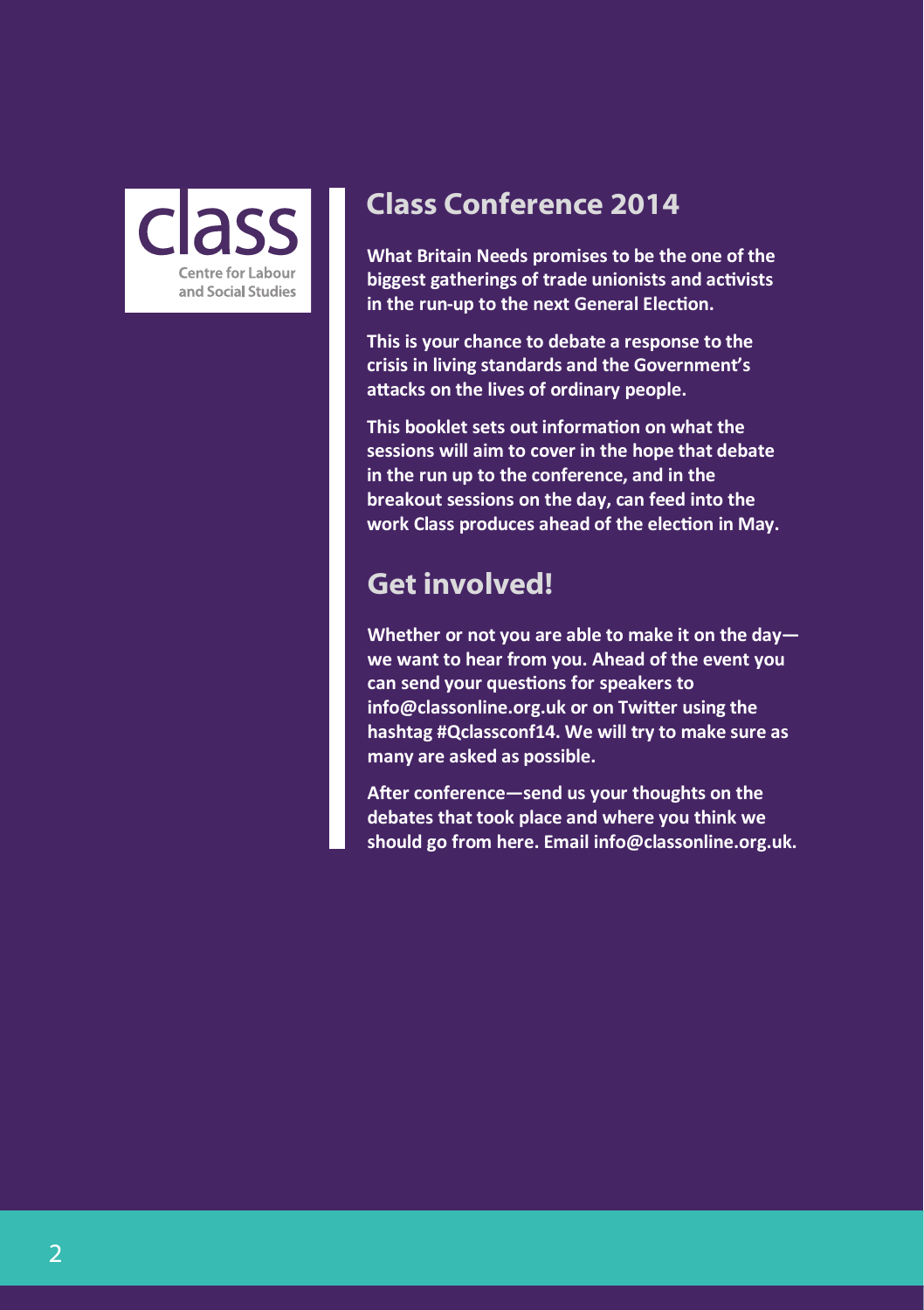### **Main sessions:**



### **THE STATE OF BRITAIN: CHALLENGING POWER AND INEQUALITY**

Since the 2010 General Election, living standards have fallen for the vast majority. While the top 1%'s fortunes have increased, the 99% have been squeezed. The economic recovery has been unfairly distributed, and social inequality is on the rise. Speakers in this session will set the themes of the major discussions for the day – giving their analyses of where we are now and what they believe Britain needs if we are to turn this around from May 2015.

### **POLICY PITCH: FOR A WINNING MANIFESTO**

In this session speakers will have 2 minutes to present their suggestions for policies that will challenge power and inequality. Delegates will then vote on the policy they would most like the next government to adopt.

### **WHAT BRITAIN NEEDS: A VISION FOR THE FUTURE**

Closing the day's debates, speakers will discuss priorities for building a more equal and progressive country. This session will look at the issues at stake at the General Election, as well as outlining an overarching vision for our society.

**6 morning and 6 afternoon breakout sessions will allow delegates to spend time focusing on the policy areas they are most interested in. More details on breakout sessions are included in the following pages.**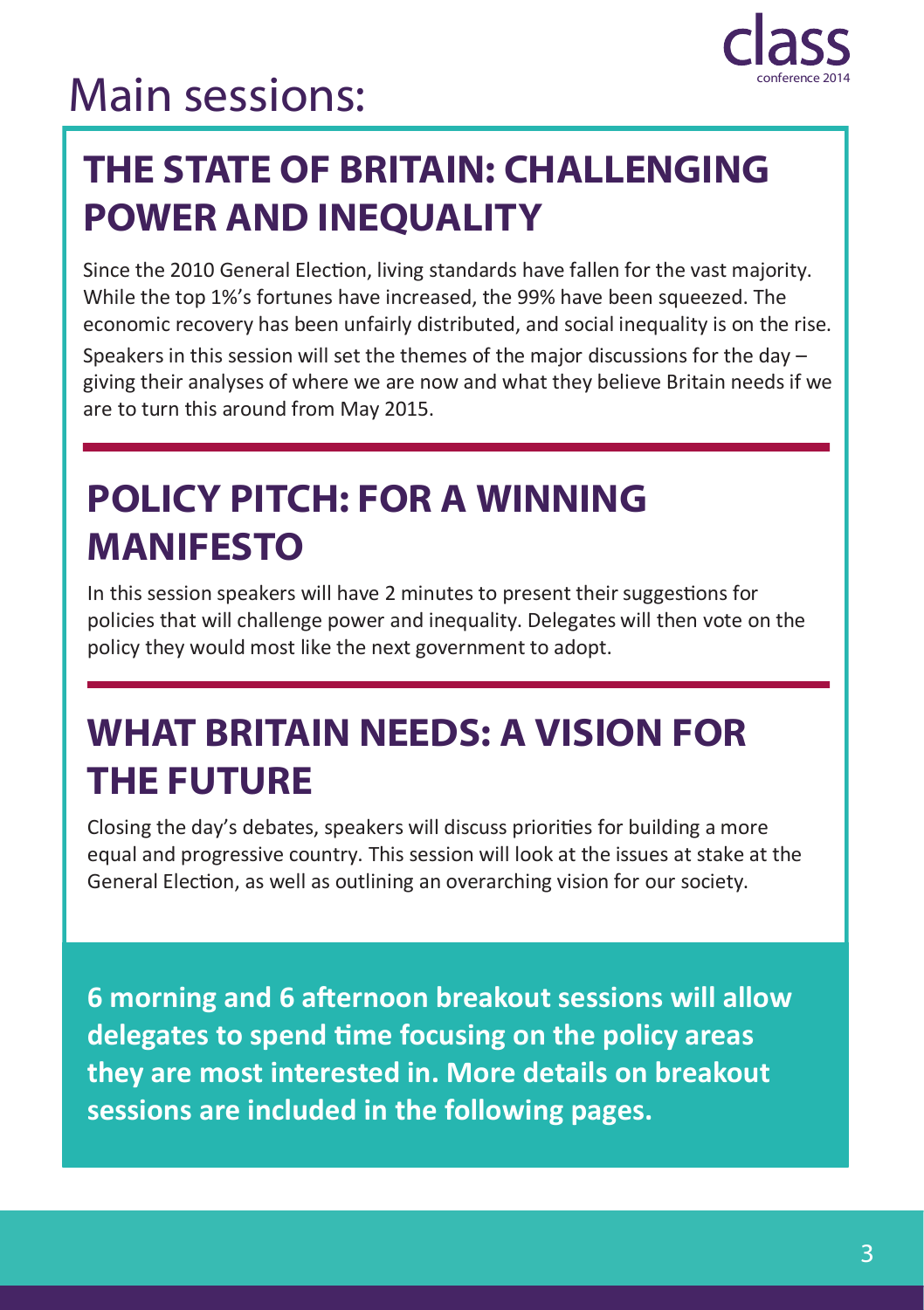

### **STANDING UP FOR EDUCATION: FIGHTING FOR A FAIRER SYSTEM**

Successive governments have passed the baton of responsibility for education from the state to the private sector, resulting in a fractured education system and selection processes that favour the privileged few. Returning education to communities under local control and out of the hands of the private sector is a must – but what policies are needed to ensure that all forms of education deliver for social justice?



This session will hope to debate:

- To what extent can education deliver in the face of growing inequalities of wealth, power and income in society?
- How can we mend our fractured education system and achieve a more holistic approach that ensures fairness across the board in schools, universities, technical colleges and adult learning centres.
- What lessons can we learn from other countries such as Finland's comprehensive school system or Germany's apprenticeships and technical education? And how can we value technical and vocational education and avoid the dangers of developing a two tier system?

- The politics of curriculum in schools *Terry Wrigley*
- Education, justice and democracy: The struggle over ignorance and opportunity – *Prof Stephen Ball*
- What would a socially just education system look like? *Prof Diane Reay*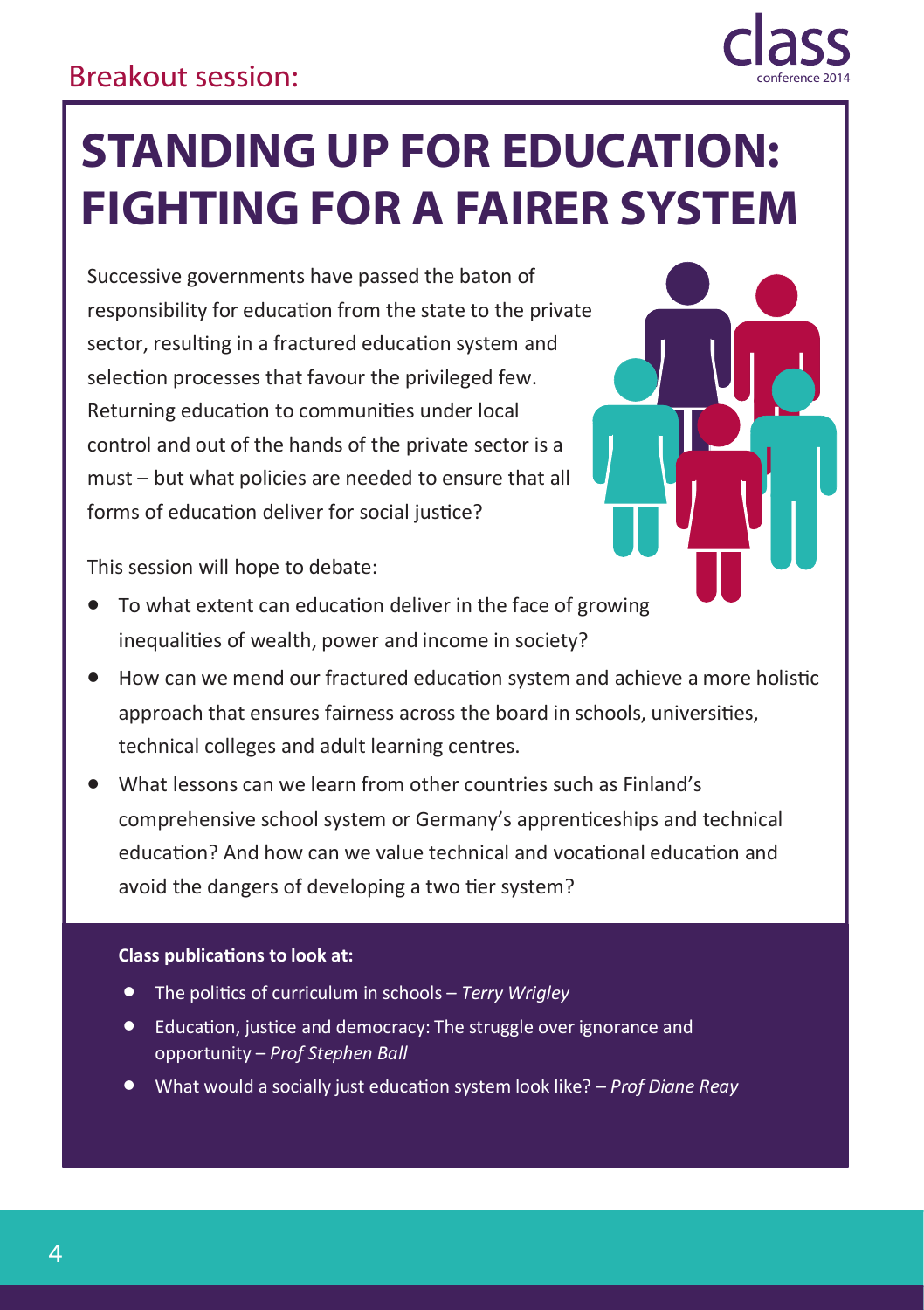

### **RENEWING OUR WELFARE STATE: STRONG, PROUD AND FAIR**

Since the last election the founding principles of our welfare state have been systematically undermined. Scapegoating that demonises social security recipients has been accompanied by massive reductions in benefits leading to hardship and struggle. Real wages have fallen so far that now, for the first time, the majority of those living in poverty are in work. The rise of foodbanks in modern Britain is a shameful stain on the condition of our welfare state. This session will discuss the depth of the crisis facing our welfare state. Headline opposition to the Bedroom Tax and profound concern about food poverty are one thing – but how do we restore the principles of a just and caring welfare state and make sure our politicians are bold enough to stand up for it?

This session will discuss:

- What is the vision for a strong modern welfare state?
- How do we enshrine the principles of caring within our welfare state?
- How do we reverse the trend of demonising society's most vulnerable?

- In the public interest: The role of the modern state *Yvonne Roberts*
- **•** Boom-time for legal loan sharks: How deregulation, market failure and a crisis in wages has led to the rise of payday lenders - *Carl Packman*
- The Case for Universalism: Assessing the evidence *Mike Danson, Paul Spicker, Robin McAlpine, Willie Sullivan*
- Exposing the Myths of Welfare *Class-Red Pepper*
- Abolishing Want in a Social State *Kate Bell*
- Achieving a Social State: What can we learn from Beveridge's Giant Evils? *Zoe Williams*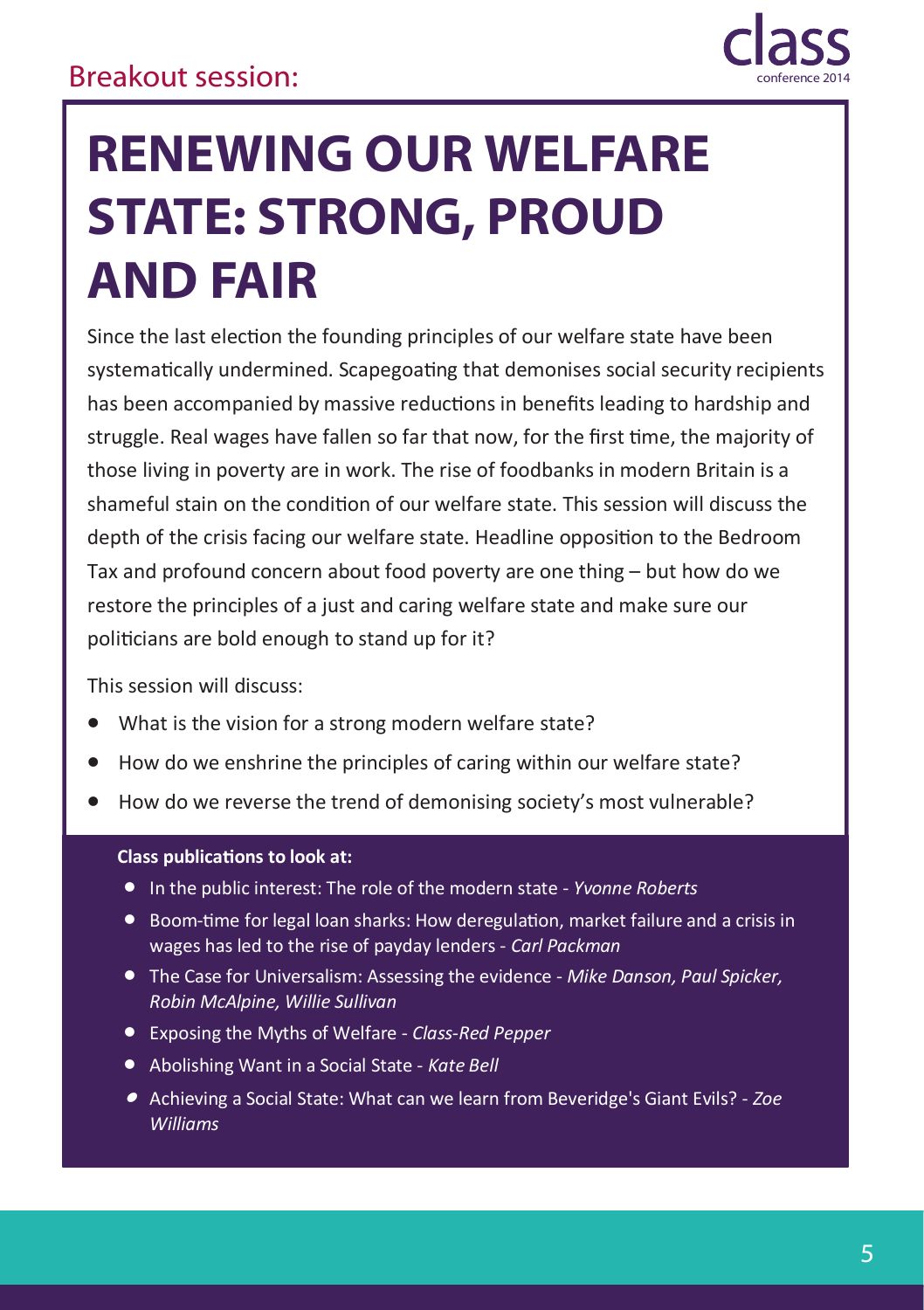

# **MORE THAN BRICKS AND MORTAR: BUILDING HOMES AND COMMUNITIES**

Housing is set to be one of the biggest issues at the General Election. While London and the South East are facing a housing crisis on an unprecedented scale, many other areas of the country are experiencing very different crises that often fail to get the national attention they deserve. Current policies have rightly concentrated on

how we can build the homes we need as quickly as possible and much debate has focused on shifting public investment from benefits to capital funding for building houses. But a progressive housing policy needs to be about much more than just bricks and mortar – it needs to offer future generations hope for a secure future and the ability to build their lives within strengthened local communities.

This session will seek to debate:

- How do we get the new homes we need?
- What counts as affordable housing and how do we make the case for a big increase in social housing?
- What would a fairer homes policy look like and how do we build communities and not just houses?

- Tackling the housing crisis: Alternatives to declining standards, displacement and dispossession – *Marjorie Mayo and Ines Newman*
- The role of local government in a modern state *James Murray*
- In Land Revenue: The case for a Land Value Tax in the UK *Andy Hull*
- Tackling Squalor: The pivotal role of social housing *Duncan Bowie*
- Time to step in: Why it's no good being hands-off with housing *James Murray*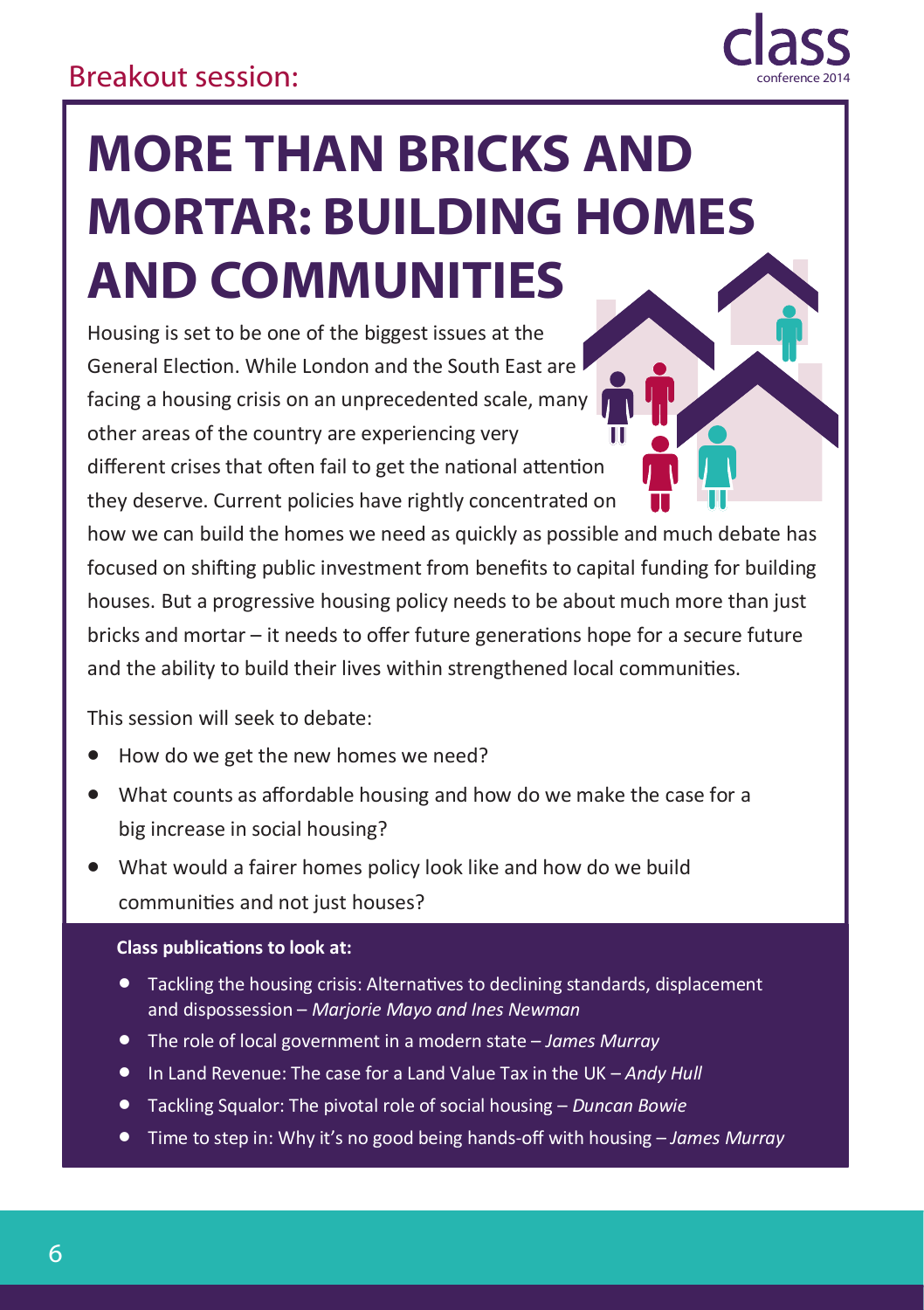

### **INVESTING IN OUR SOCIETY: THE POTENTIAL FOR ARTS AND CULTURE**

The debate on declining living standards has concentrated mainly on economic measures of poverty and inequality. A focus on our falling 'quality of life' has often been missing from this debate, but arts and culture has a huge impact on quality of life and standards of living.

While there has been much public criticism of library closures and other austerity -driven funding decisions concerning arts and culture, investment in the arts has not always been at the forefront of progressive policies. Investment in arts and culture is often debated in terms of its contribution to local economies and its role in regeneration. While creativity is more important than ever in modern economies, how can we ensure there is a focus on social value and emphasise the human impact of arts and culture alongside the economics?

This session intends to discuss:

- What place do arts and culture have in the Britain of the future?
- How do we quantify the human importance of the arts?
- How can we make the arts a political priority and what approaches should be at the centre of a progressive policy for arts and culture?
- How do we ensure access to the arts?

#### **Class publications to look at:**

 Raising our quality of life: The importance of investment in arts and culture – *Dr Abigail Gilmore*

*Released in November, advance copies available at conference*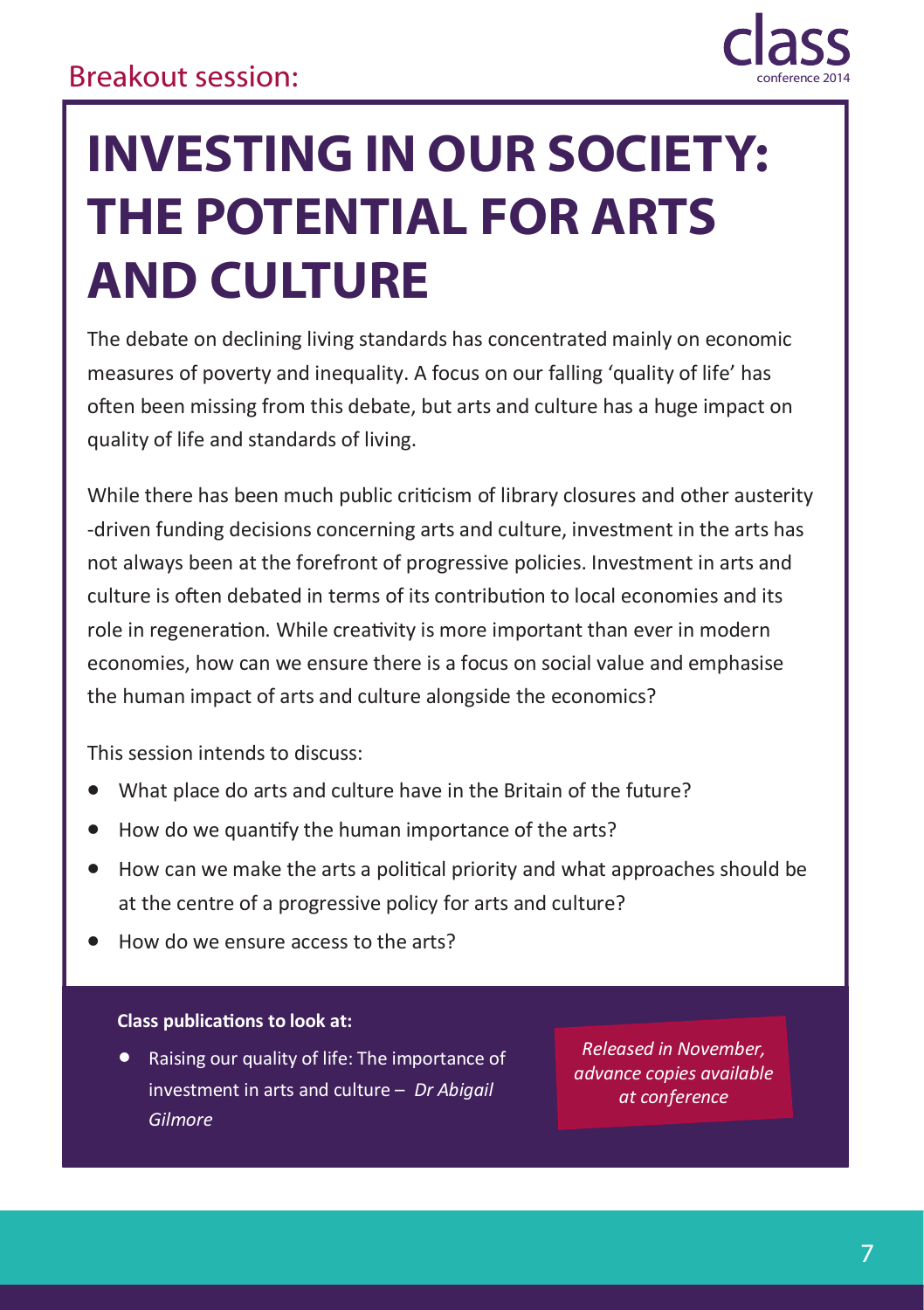# **BRITAIN NEEDS A PAYRISE: HOW TRADE UNIONS CAN DELIVER IT**

Pay inequality and falling living standards will be defining challenges for the next government. With a

record 5 million workers on low pay, this session will take an in-depth look at why living standards are falling, and will examine the role of trade unions in tackling economic inequality. We will examine the consequences of the shift in power between capital and labour and the enforced decline of collective bargaining and trade union membership. What is new about our economy that produces this crisis in living standards?

This session will debate:

- What policies are required to restore bargaining power at the workplace, and how can collective bargaining be strengthened?
- What impact will policies such as increasing the minimum wage, implementing the living wage, and enforcing pay ratios have on improving living standards?
- Can pay inequality be radically changed without rebalancing the UK economy, changing the balance of jobs and strengthening the power of trade unions?

- Trade unions and economic inequality *Prof Tonia Novitz & Dr Lydia Hayes*
- The Great British Rip Off: How to solve the cost of living crisis
- Securing a decent deal for workers: Employee representatives on boards *Jim Sheridan MP*
- State intervention for wage-led development *Prof Özlem Onaran*
- The importance of the labour movement in tackling inequality *Prof Richard Wilkinson and Prof Kate Pickett*
- Reconstruction after the Crisis: A Manifesto for Collective Bargaining *Prof Keith Ewing and John Hendy QC*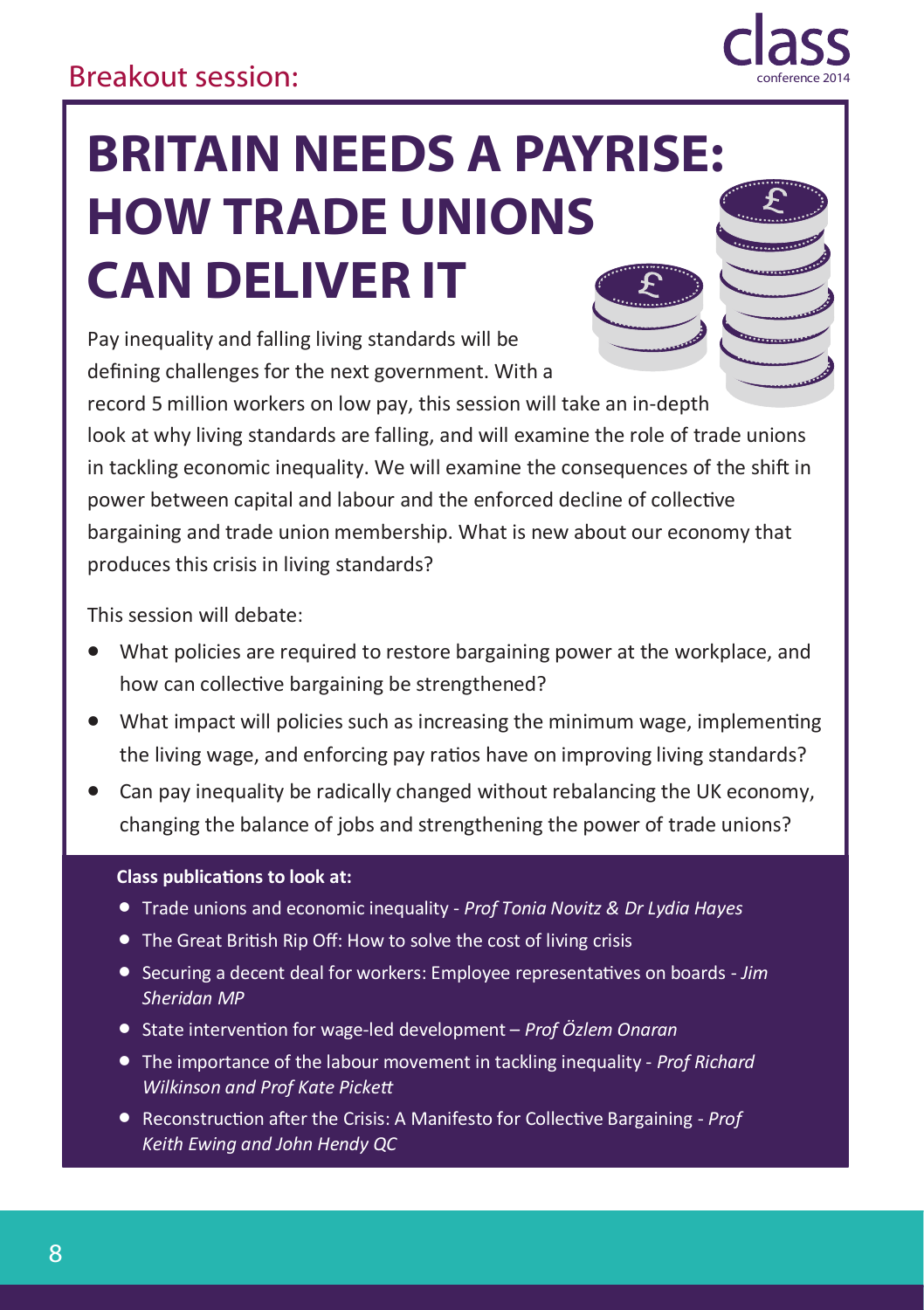

# **STAND UP TO RACISM: CHALLENGING SCAPEGOATING AND THE FAR RIGHT**

Our multicultural society is under threat. The relentless antiimmigration message of UKIP has been dangerously echoed by other political parties in a rush to outflank each other on the right. As Britain struggles to recover from recession, immigration has been singled out as a scapegoat for falling wages, housing scarcity, and cuts to public services.

Making immigrants the scapegoats for current economic conditions is a damaging diversion from formulating the policies that will address the real problems facing all British workers. It is time for the left to seize the debate on immigration and assert a counter narrative that is fact based, positive and progressive about multicultural Britain. This session will explore how we can turn the tide and win the arguments around immigration to ensure that anti-racism remains a core value for progressives and the drift towards UKIP's policies are halted.

This session will debate:

- How should the left respond to racism, Islamaphobia and the scapegoating of migrants ahead of the General Election in May?
- How do we stand up for multiculturalism and the benefits of migration?
- How do we ensure that migrant communities, and especially newer communities, are at the heart of our movement?

- Why immigration is good for all of us Class-Red Pepper
- How can the European left deal with the threat posed by xenophobia? *Glyn Ford*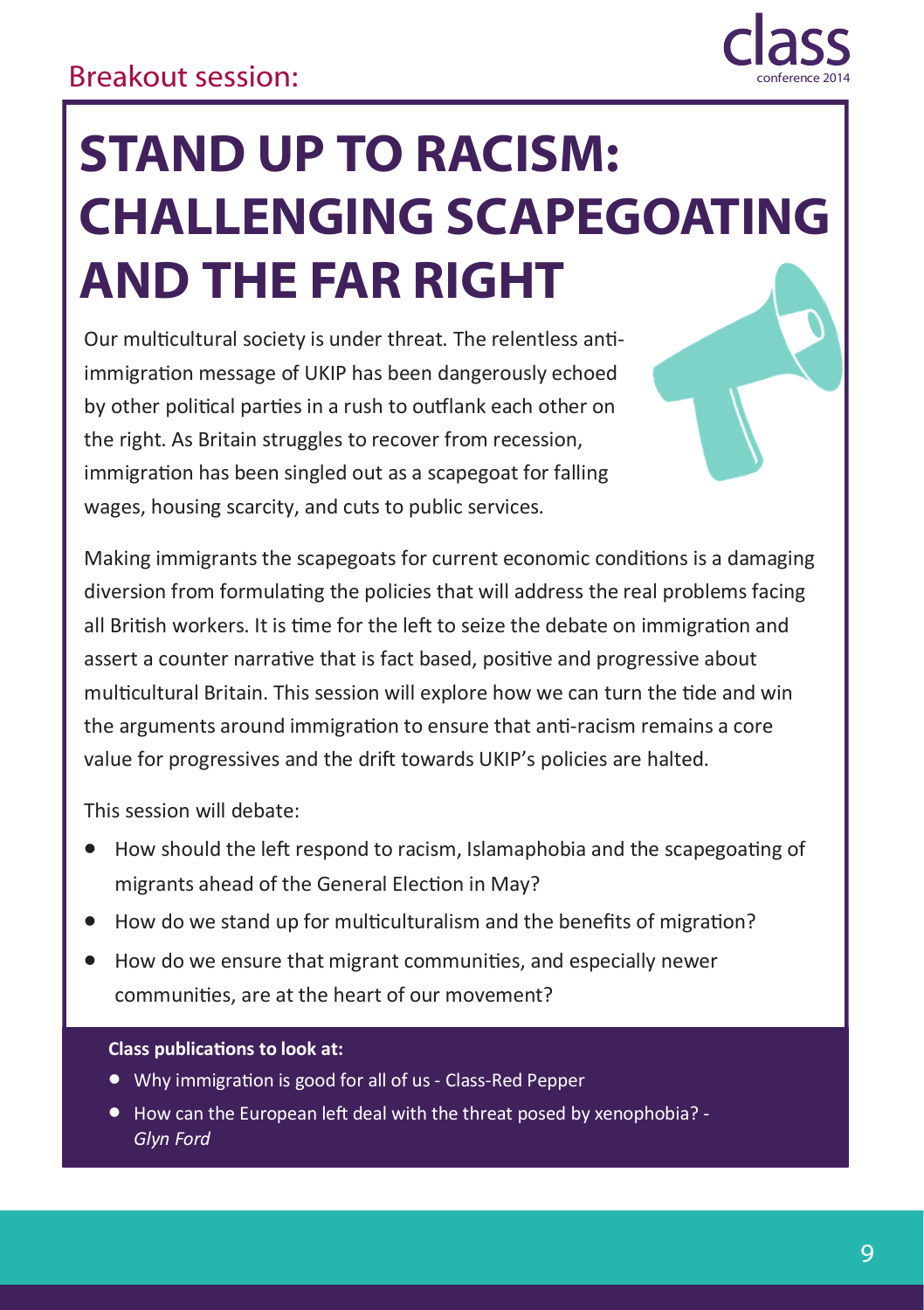

# **TAX JUSTICE AT THE HEART OF A FAIR ECONOMY**

If we are to achieve a fairer economy it is clear that progressive taxation is urgently needed. Big corporations are avoiding their civic duty to pay tax, and the millions of pounds they withhold could make a significant contribution to funding our public services. Yet the main concern of many politicians is to outbid their rivals with tax cuts for the rich and engage in a race to the bottom on

corporation tax. How do we reverse this pattern and build a fair tax system that supports the many and not just a few at the top?

This session will debate:

- What concrete policies are needed at national and international level to ensure corporations and the 1% pay their dues?
- What would a new and more redistributive tax system look like? Is it realistic?
- How much can be achieved quickly?

- Banking in the public interest: Progressive reform of the financial sector *Professor Prem Sikka*
- In Land Revenue: The case for a Land Value Tax in the UK *Andy Hull*
- Financing the Social State: Towards a full employment economy *Richard Murphy, Howard Reed*
- The Case for Universalism: Assessing the evidence *Mike Danson, Paul Spicker, Robin McAlpine, Willie Sullivan*
- Why Inequality Matters *My Fair London*
- Towards a new tax consensus: Embracing progressive taxation *Richard Murphy*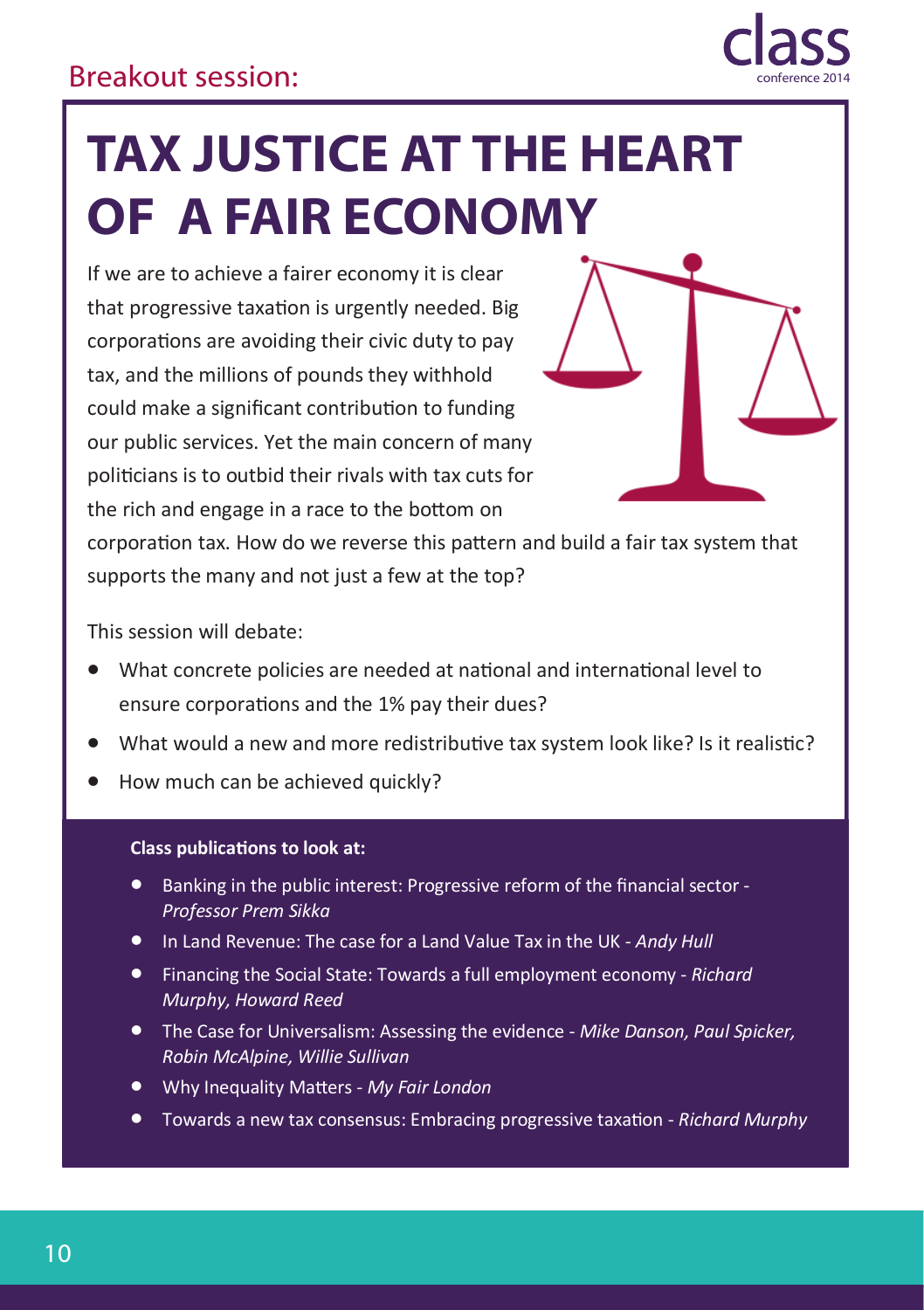

### **FEMINISM'S FUTURE: REALISING WOMEN'S EQUALITY**

The past five years have seen a resurgence of feminist activity, now being hailed as feminism's fourth wave. But although fourth-wave feminism has initiated a massive shift in the dialogue around women's rights, this shift has been slow to translate to government policies. Austerity has disproportionately affected women and this year the gender pay gap widened again. Women still face barriers to representation and participation at every level.

Around the world, there have been policy shifts around women's rights: from the regressive, like abortion restrictions in Spain to the progressive, like the "yes means yes" law defining sexual consent in California. Other areas of women's rights have seen massive advances too, like low-paid female workers filing equal pay suits, and the possibility of domestic violence becoming a separate criminal offence.

This session will explore how we translate the gains of fourth wave feminism to concrete policies that will improve equality for women and how we can resist policies that drive back women's rights.

This session will debate:

- What are the barriers to women's equality?
- What policies should the government implement to safeguard women's rights?
- What next steps should be taken to keep up the momentum of fourth wave feminism?

#### **Class publications to look at:**

Why Inequality Matters - *My Fair London*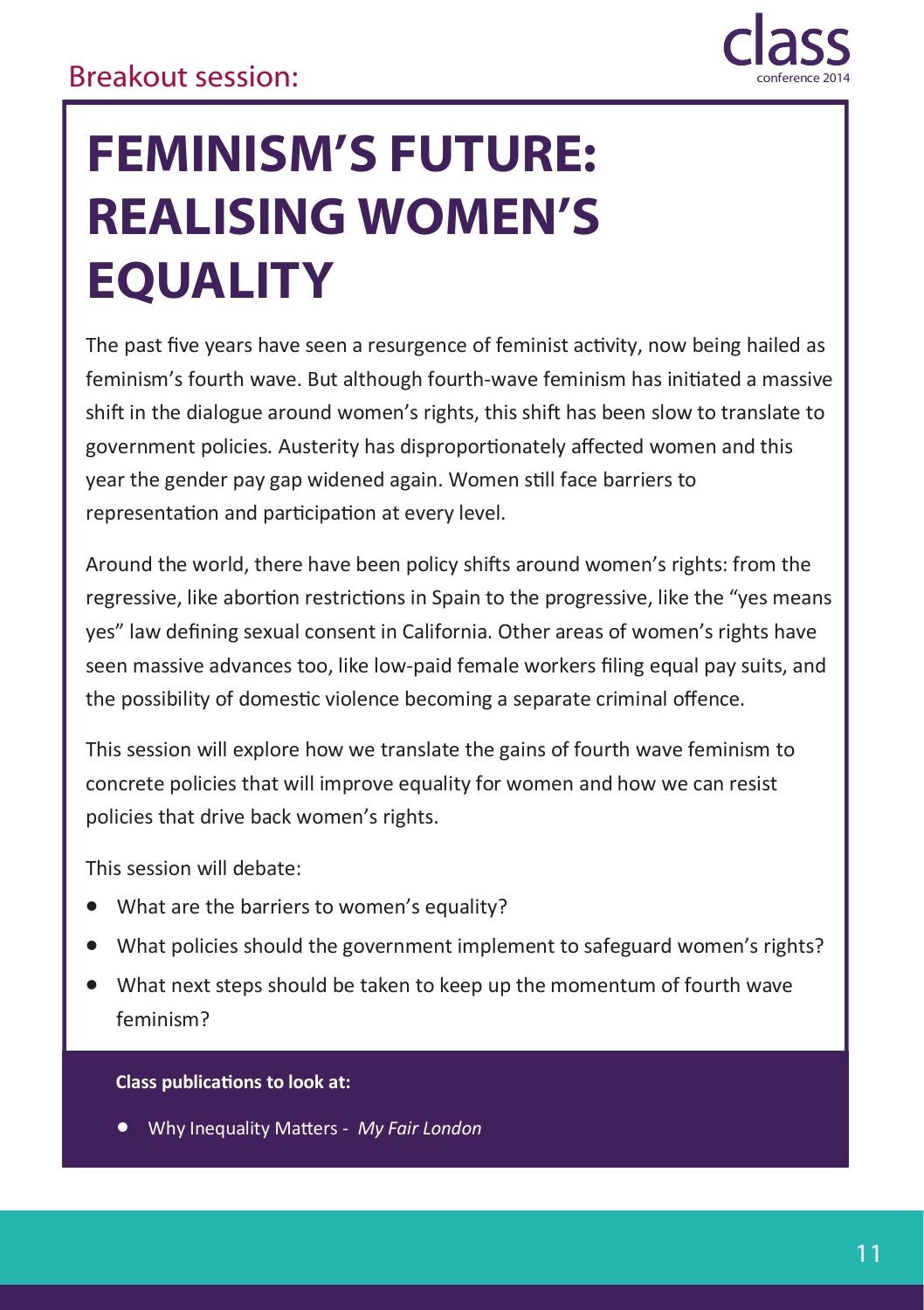

# **WHY SHOULD I VOTE? HOW WE RECONNECT WITH YOUNG PEOPLE**

Government policy has penalised the young more than the old, on the basis that older people are more likely to express their opinions at the ballot box. Millions of working class people have turned away from

conventional politics, feeling abandoned by the three main political parties. This session will debate political engagement. How do we encourage people, and particularly young people, to get involved in politics? Can we forge a new type of people-focused politics? Until the incredible turnout at the Scottish Referendum there has been a tendency to blame young people for their lack of political engagement. But Scotland shows that this is far from the reality. This session will discuss what we can learn from the Scottish referendum in terms of reengagement and will look at the policies that can offer a real future for young people.

This session will discuss:

- How do we mobilise people to vote?
- How do reach out to young people?
- What can we learn from trade union engagement with young people young workers and in the wider community?
- What does democracy look like?

#### **Class publications to look at:**

 The Great British Rip Off: How to solve the cost of living crisis - *Class, Trade Union Group of MPs and unionstogether*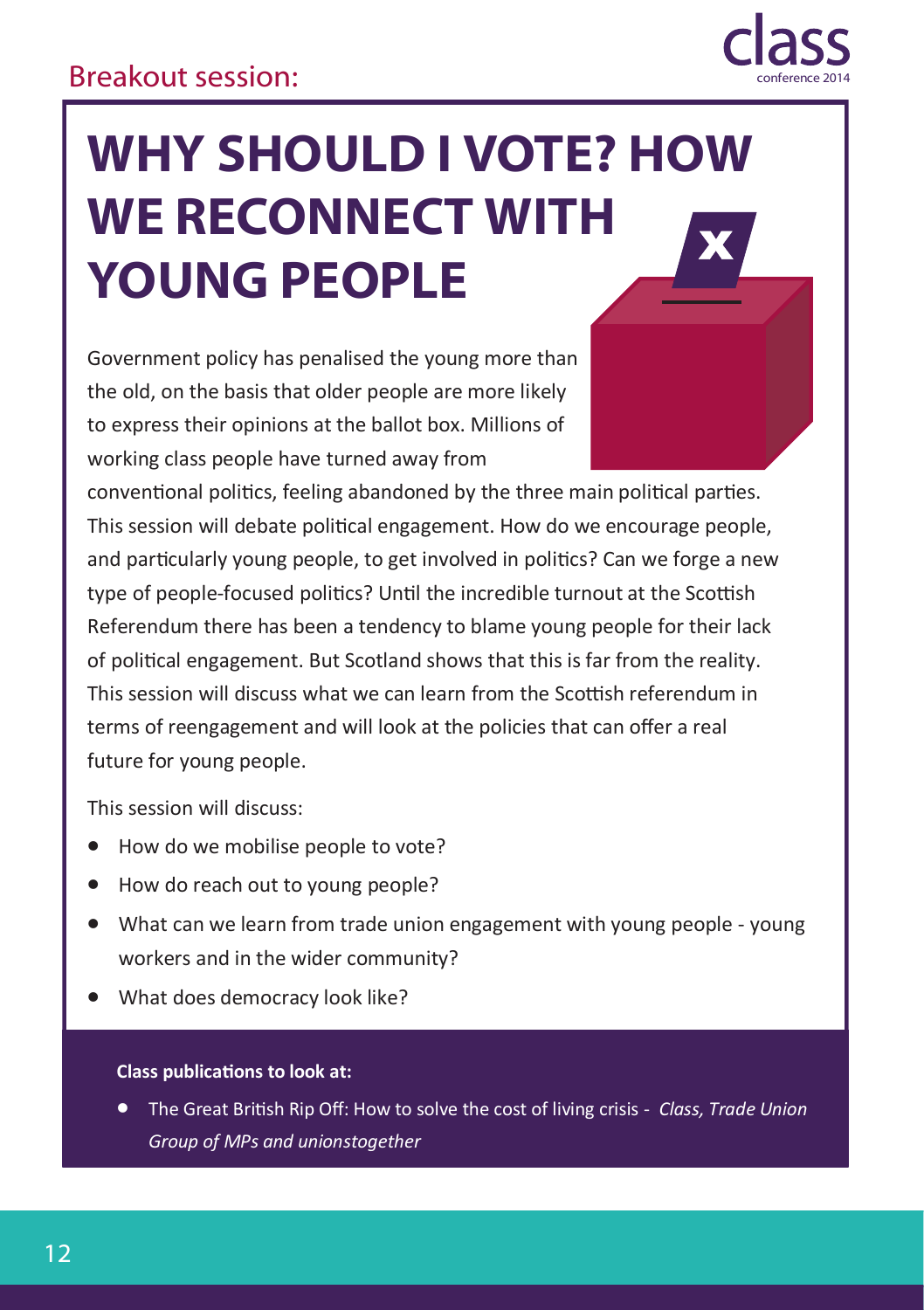

# **BUILDING OUR FUTURE ECONOMY: INVESTING IN JOBS AND GREEN GROWTH**

The need to move away from a financialised, unequal society and towards a stable economy has never been greater. But for all the talk of rebalancing the economy regionally, industrially and environmentally, the shape of the radical changes needed remain vague. The country is in a dual crisis of decent jobs and a changing climate. A transformed green and balanced economy is essential for the sustainability of the planet and will shape the job market of the future. What should our economy look like in 2020 and 2030 - and how can we get there?

This session will hope to debate:

- How can we achieve a fairer economy, with more equal distribution between capital and labour?
- How do we rebalance between finance and other sectors to ensure regional prosperity and what policies are required to kick-start investment?
- How do we ensure innovation, investment and research in our future green economy - and what role for the state?

- State intervention for wage-led development *Prof Özlem Onaran*
- Renewing Public Ownership: Constructing a Democratic Economy in the Twenty-First Century - *Prof Andrew Cumbers*
- State and finance in financialised capitalism *Prof Costas Lapavitsas*
- Think Big, Think Bold: Why the Left must aim for a radical Pan-European Green New Deal - *Yanis Varoufakis*
- Banking in the public interest: Progressive reform of the financial sector *Prem Sikka*
- Austerity Illusions and Debt Delusions Class Mythbuster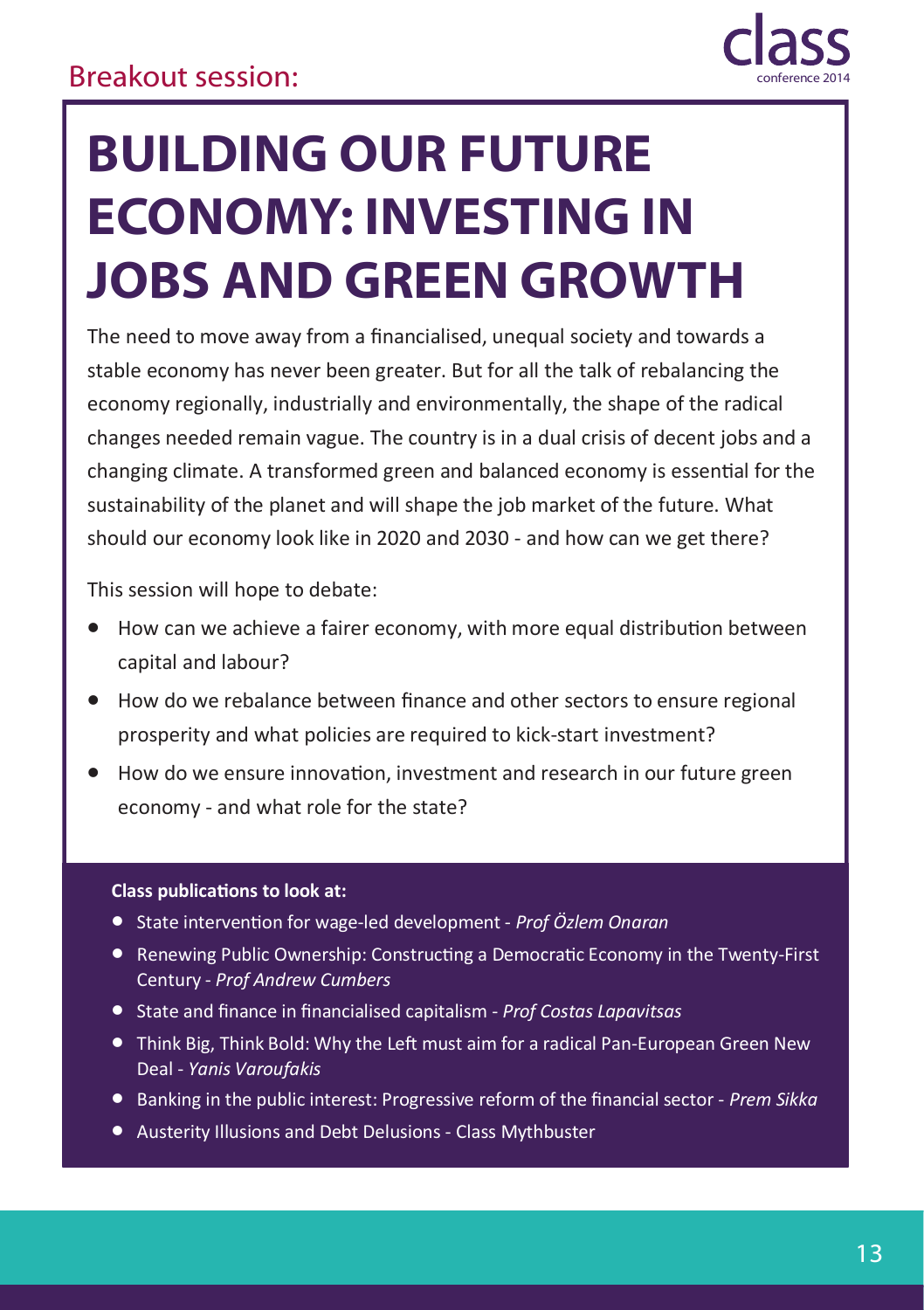# **TACKLING THE FAILURE OF PRIVATISATION: THE CASE FOR PUBLIC OWNERSHIP**

All countries have a state sector whatever the political nature of their governments and their economic and social systems. Enduring questions remain as to the limit of the state, and for what purposes it should be used. This session will look at how privatisation policies of successive governments have delivered the economy into the hands of a narrow set of vested corporate and financial interests. The consequences are clear - decision-making is geared towards shortterm profit and rent-seeking, at the expense of longer-term thinking that promotes the common good.

The UK is seriously out of step with the rest of the world, where many countries are bringing key services back into public ownership. Does the UK need to rethink its approach to ownership and control of the economy? Would new forms of public and collective ownership be able to develop an economy to serve social needs and environmental concerns over private gain?

This session will discuss:

- What are the benefits of public ownership?
- How can we learn from the experience of other countries?
- Are there new forms of ownership that can be explored?

- Renewing Public Ownership: Constructing a Democratic Economy in the Twenty-First Century - *Prof Andrew Cumbers*
- Public services: The good, the bad, and the future *Prof Roger Seifert*
- In the public interest: The role of the modern state *Yvonne Roberts*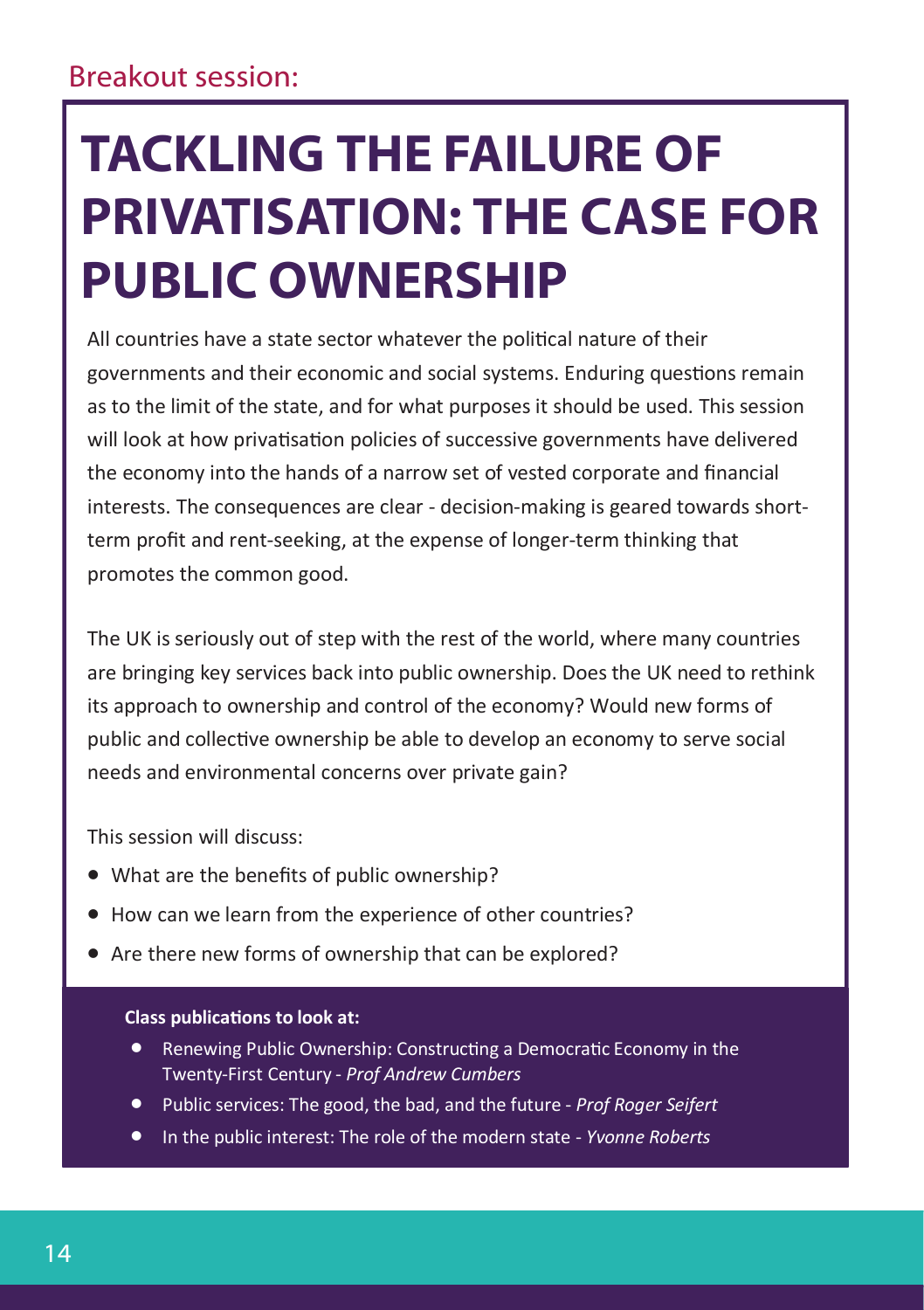

# **A VISION FOR THE FUTURE OF THE NHS**

Labour will repeal the Health and Social Care Act, increase spending on the NHS, and integrate social care. But does the rescue plan for our NHS measure up to need? Do we have a clear vision that will see our NHS deliver the very best health and social care? This session will explore what is required to ensure the NHS is a public service that is, in all senses, the envy of the world.

This session will look at how we can transform the NHS for the 21<sup>st</sup> Century to ensure we have long-term plans in place to address our ageing population in the face of an increasing funding gap. It will examine how the scourge of competition and private profit can be removed, PFI schemes terminated and how staff morale can be boosted. How do we ensure that the NHS can once again be an inspirational public service delivering the very best?

This session will discuss:

- How do we address the influence of private healthcare in the NHS?
- How do we restore the confidence of NHS staff following funding cuts?
- How do we deliver major improvements to the NHS without another damaging reorganisation?
- What are the implications of integrating health and social care?

- In the public interest: The role of the modern state *Yvonne Roberts*
- Public services: The good, the bad, and the future *Prof Roger Seifert*
- In Place of Fear: Narrowing health inequalities *Prof Danny Dorling*
- Duty to care: In defence of universal health care *David Price and Prof Allyson Pollock*